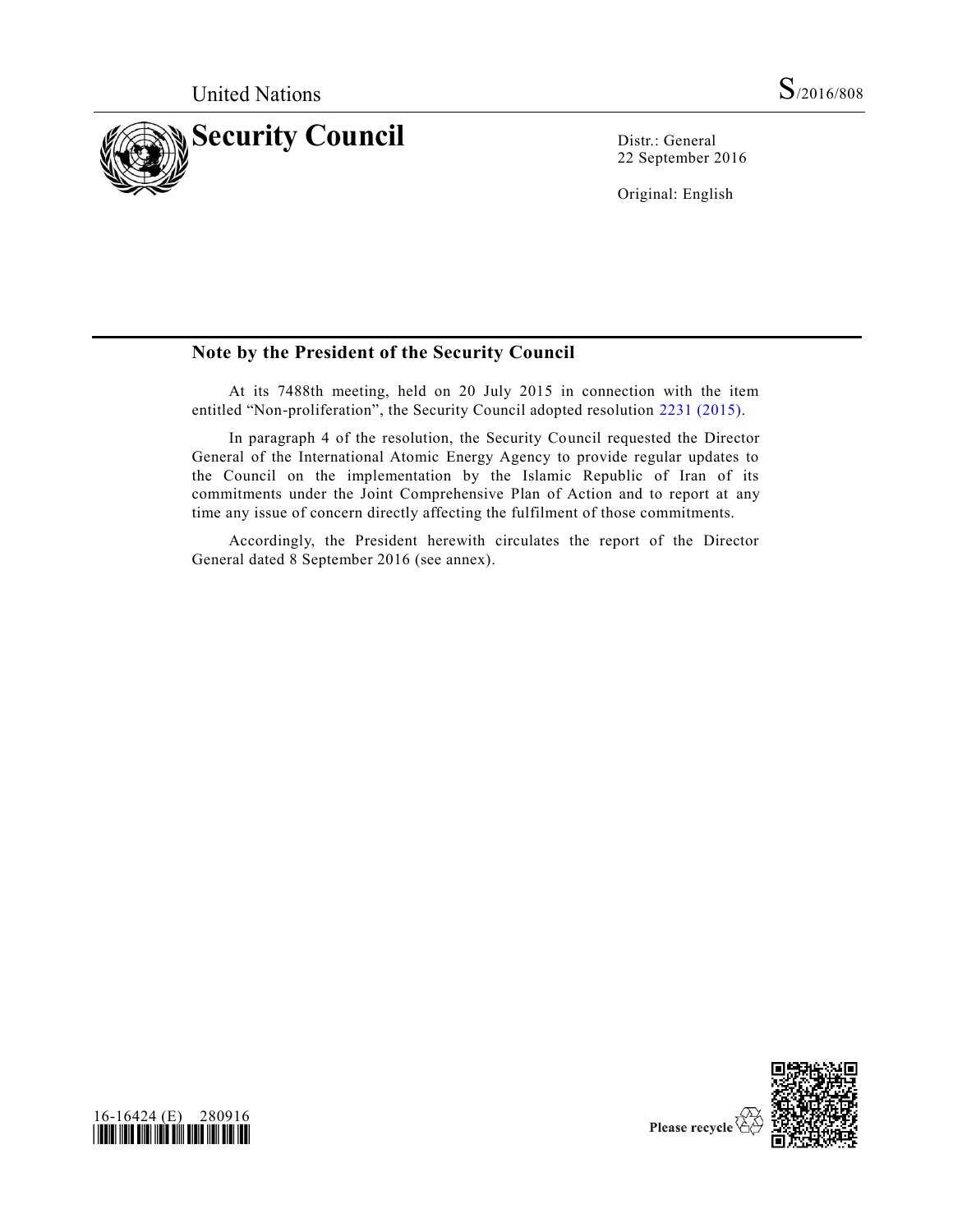#### **Annex**

# **Letter dated 9 September 2016 from the Director General of the International Atomic Energy Agency addressed to the President of the Security Council**

I have the honour to enclose herewith the document submitted to the Board of Governors of the International Atomic Energy Agency (see enclosure).

I should be grateful if you would bring the present letter and the enclosed document to the attention of all members of the Security Council.

(*Signed*) Yukiya **Amano**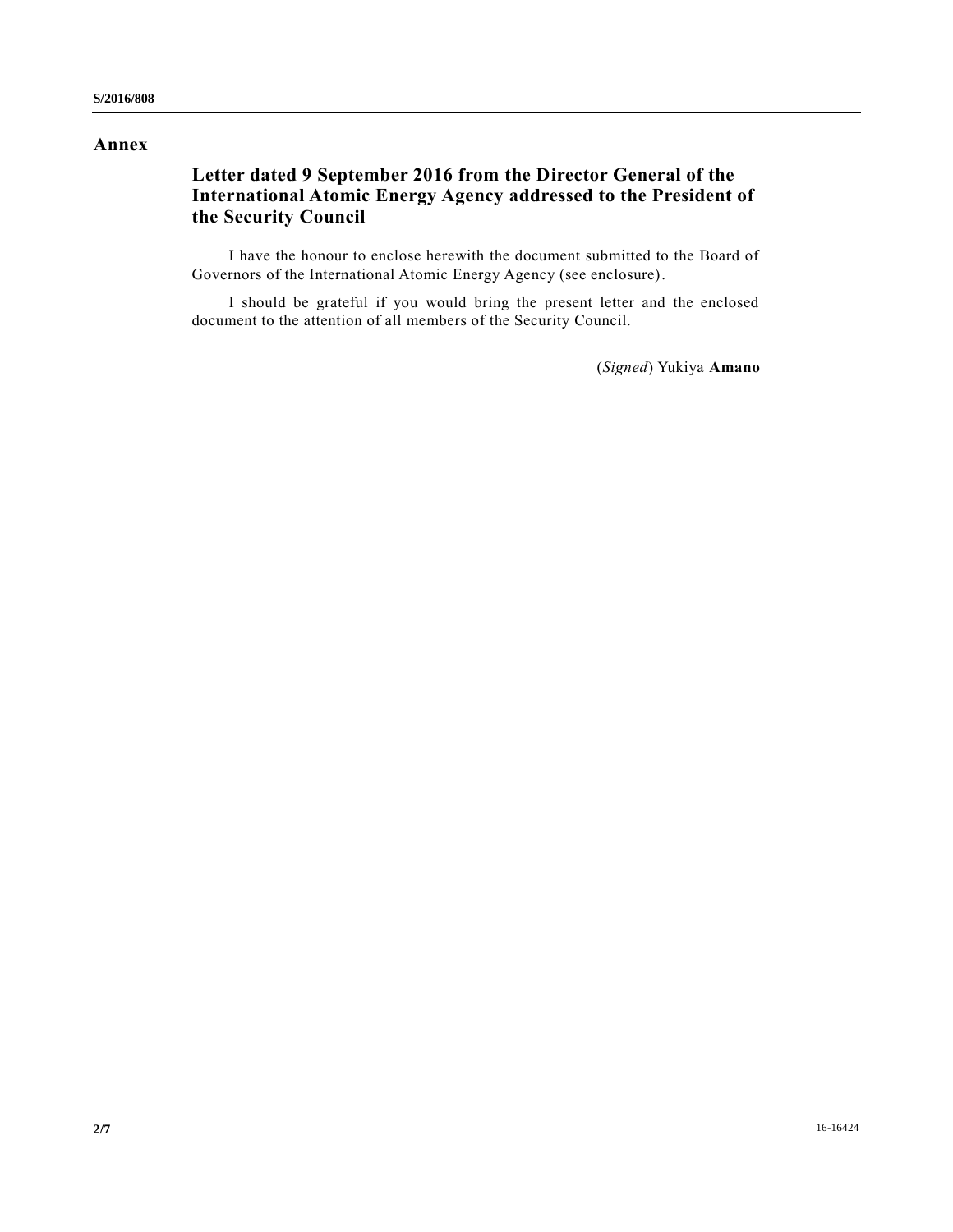## **Enclosure**

[Original: Arabic, Chinese, English, French, Russian and Spanish]

**Verification and monitoring in the Islamic Republic of Iran in light of United Nations Security Council resolution 2231 (2015)**\*

**Report by the Director General**

#### **A. Introduction**

1. This report of the Director General to the Board of Governors and, in parallel, to the United Nations Security Council (Security Council), is on the Islamic Republic of Iran's (Iran's) implementation of its nuclear-related commitments under the Joint Comprehensive Plan of Action (JCPOA) and on matters related to verification and monitoring in Iran in light of Security Council resolution 2231 (2015). It also provides information on financial matters, and the Agency's consultations and exchanges of information with the Joint Commission, established by the JCPOA.

#### **B. Background**

**\_\_\_\_\_\_\_\_\_\_\_\_\_\_\_\_\_\_**

2. On 14 July 2015, China, France, Germany, the Russian Federation, the United Kingdom, the United States of America, with the High Representative of the European Union for Foreign Affairs and Security Policy (E3/EU+3) and Iran agreed on the JCPOA. On 20 July 2015, the Security Council adopted resolution 2231 (2015), in which, inter alia, it requested the Director General to "undertake the necessary verification and monitoring of Iran's nuclear-related commitments for the full duration of those commitments under the  $JCPOA$ <sup>".</sup> In August 2015, the Board of Governors authorized the Director General to implement the necessary verification and monitoring of Iran's nuclear-related commitments as set out in the JCPOA, and report accordingly, for the full duration of those commitments in light of Security Council resolution 2231 (2015), subject to the availability of funds and consistent with the Agency's standard safeguards practices. The Board of Governors also authorized the Agency to consult and exchange information with the Joint Commission, as set out in GOV/2015/53 and Corr. 1.

3. The estimated annual cost to the Agency for the implementation of Iran's Additional Protocol and for verifying and monitoring Iran's nuclear-related commitments as set out in the JCPOA is  $\epsilon$ 9.2 million per annum, all of which is provided from extrabudgetary funds in 2016. As of 24 August 2016, the total amount that has been made available to the Agency for the implementation of the Additional Protocol and for verification and monitoring in relation to the JCPOA was  $\epsilon$ 10.1 million, including the unspent balance of the funds for Joint Plan of Action (JPA) activities.

<sup>\*</sup> Circulated to the Board of Governors of the International Atomic Energy Agency under the symbol GOV/2016/46.

<sup>1</sup> The actions requested of the Director General by the Security Council as contained in resolution 2231 (2015) are set out in GOV/2015/53 and Corr. 1, para. 8.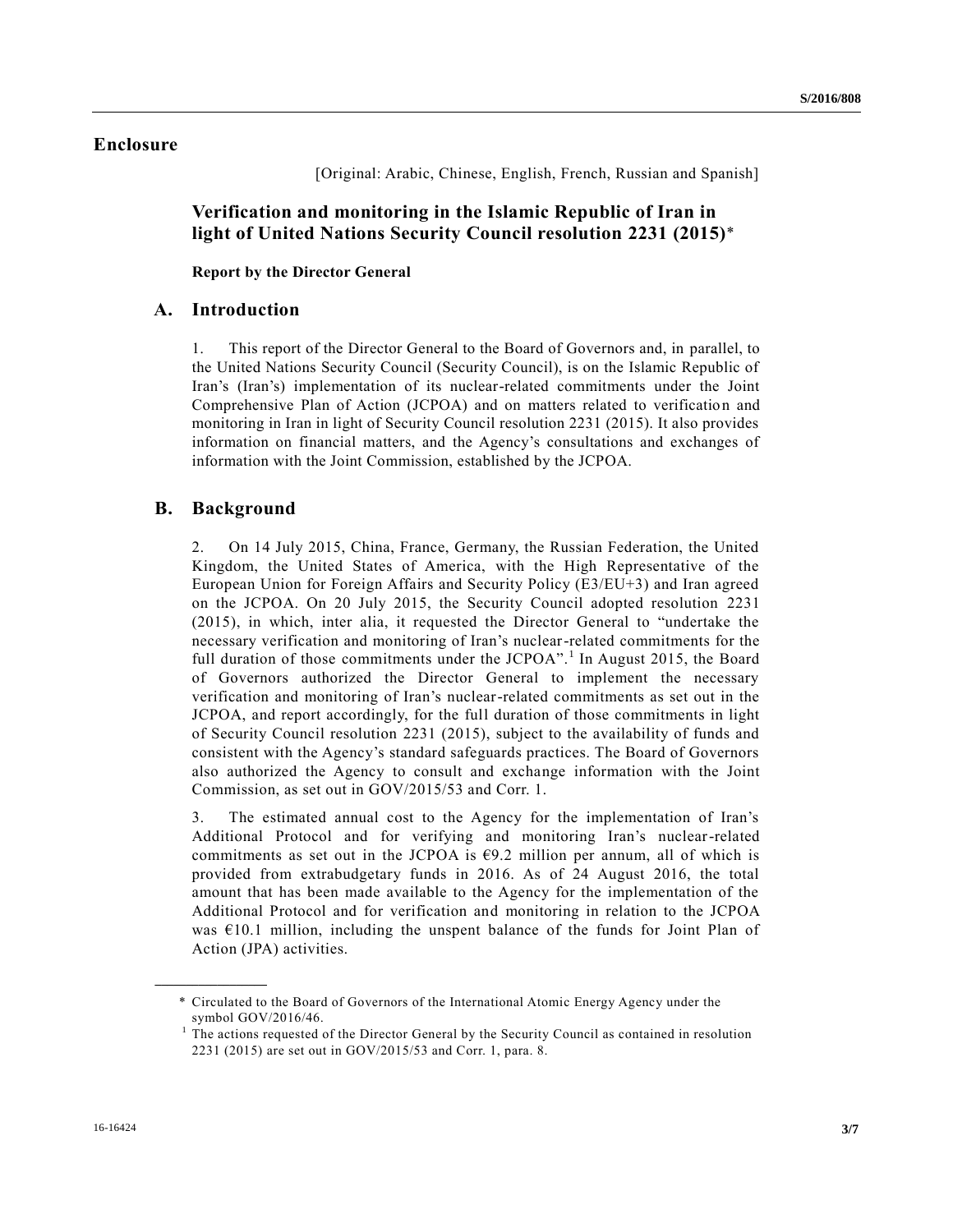## **C. JCPOA Verification and Monitoring Activities**

4. Since 16 January 2016 (JCPOA Implementation Day), the Agency has verified and monitored Iran's implementation of its nuclear-related commitments under the  $JCPOA<sub>1</sub><sup>2,3</sup>$  and reports the following for the period since the issuance of the Director General's previous quarterly report.<sup>4</sup>

## **C.1. Activities Related to Heavy Water and Reprocessing**

5. Iran has not pursued the construction of the existing Arak heavy water research reactor (IR 40 Reactor) based on its original design.<sup>5</sup> Iran has not produced or tested natural uranium pellets, fuel pins or fuel assemblies specifi cally designed for the support of the IR-40 Reactor as originally designed, and all existing natural uranium pellets and fuel assemblies have remained in storage under continuous Agency monitoring (paras 3 and 10).<sup>6</sup>

6. Iran has continued to inform the Agency about the inventory of heavy water in Iran and the production of heavy water at the Heavy Water Production Plant  $(HWPP)^7$  and allowed the Agency to monitor the quantities of Iran's heavy water stocks and the amount of heavy water produced at the HWPP (para. 15). On 30 August 2016, the Agency verified that Iran's stock of heavy water had reached 126.5 metric tonnes.<sup>8</sup> Throughout the reporting period, Iran had no more than 130 metric tonnes of heavy water (para. 14).

7. Iran has not carried out activities related to reprocessing at the Tehran Research Reactor (TRR) and the Molybdenum, Iodine and Xenon Radioisotope Production (MIX) Facility or at any of the other facilities it has declared to the Agency (para. 18).

#### **C.2. Activities Related to Enrichment and Fuel**

8. At the Fuel Enrichment Plant (FEP) at Natanz, 5060 IR-1 centrifuges have remained installed in 30 cascades in their configurations in the operating units at the time the JCPOA was agreed (para. 27). Iran has withdrawn 96 IR-1 centrifuges from those held in storage<sup>9</sup> for the replacement of damaged or failed IR-1 centrifuges installed at FEP (para. 29.1).

**\_\_\_\_\_\_\_\_\_\_\_\_\_\_\_\_\_\_**

 $^{2}$  GOV/INF/2016/8, para. 6.

<sup>&</sup>lt;sup>3</sup> Note by the Secretariat, 2016/Note 5.

<sup>4</sup> GOV/2016/23.

<sup>&</sup>lt;sup>5</sup> The calandria was removed from the reactor and rendered inoperable during preparation for Implementation Day and has been retained in Iran (GOV/INF/2016/1, Arak heavy water research reactor, paras.  $3(i)$  and  $3(iii)$ .

<sup>&</sup>lt;sup>6</sup> The paragraph references in parentheses throughout Sections C and D of this report correspond to the paragraphs of "Annex I — Nuclear-related measures" of the JCPOA.

<sup>&</sup>lt;sup>7</sup> HWPP is a facility for the production of heavy water with a nominal design capacity of 16 tonnes of nuclear grade heavy water per year.

<sup>&</sup>lt;sup>8</sup> Iran's stock includes nuclear-grade heavy water and its equivalent in different enrichments.

<sup>&</sup>lt;sup>9</sup> See para. 13 of this report.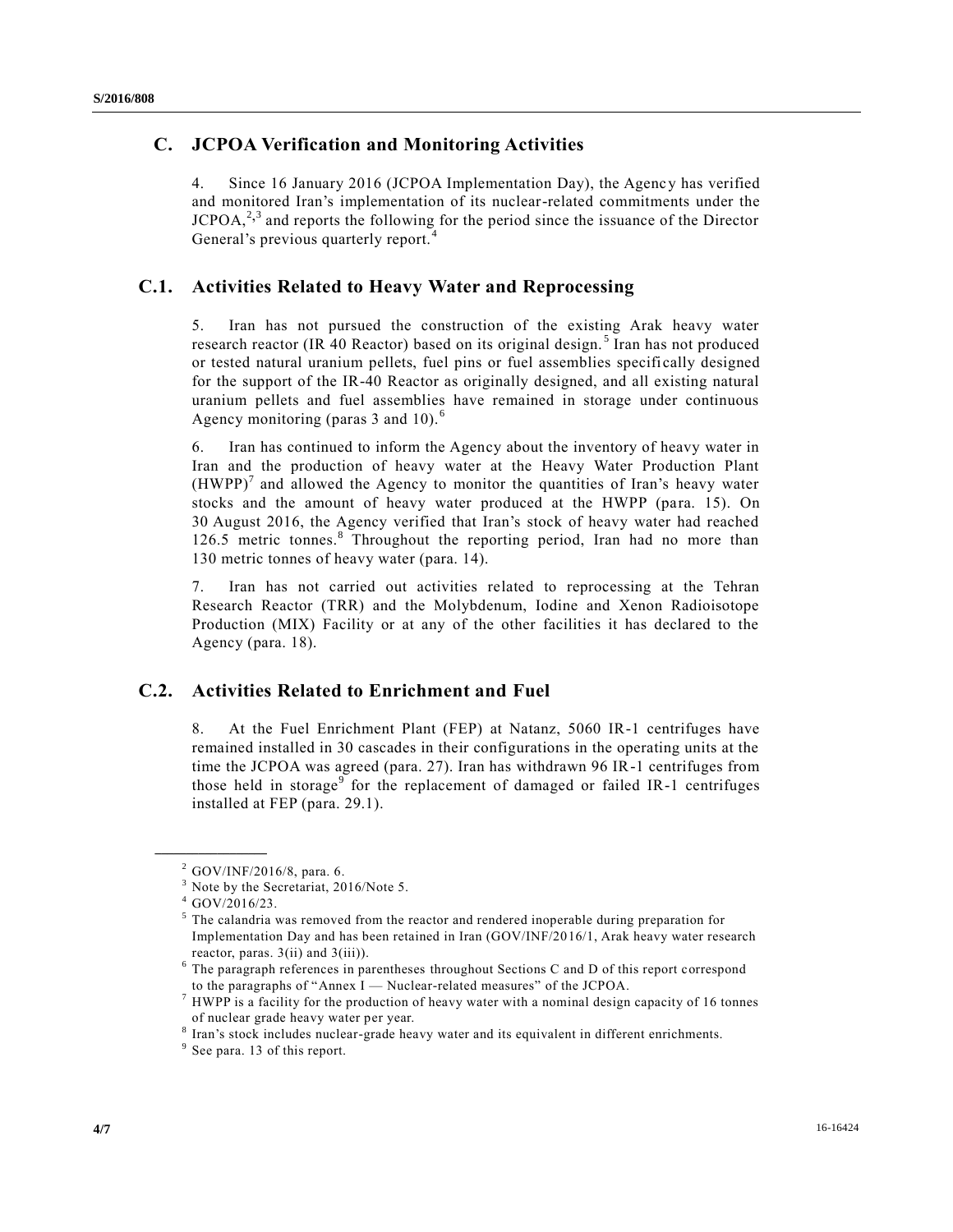9. Iran has continued the enrichment of UF<sub>6</sub> at FEP.<sup>10</sup> Throughout the reporting period, Iran has not enriched uranium above 3.67% U 235 (para. 28).

10. Iran, in a letter dated 27 July 2016, provided the Agency with a report regarding the quantity of enriched uranium in the process lines at the Enriched UO <sup>2</sup> Powder Plant (EUPP) at Esfahan<sup>11</sup> following Iran's recovery of the enriched uranium that it had stated as recoverable from the process lines at EUPP.<sup>12</sup> The Agency has reviewed Iran's report and determined that Iran has overestimated the quantity of enriched uranium in the process lines at EUPP. In a letter dated 23 August 2016, the Agency requested Iran to reassess this quantity and to revise its report accordingly. Related technical discussions between the Agency and Iran are ongoing.

11. Iran's total enriched uranium stockpile did not exceed 300 kg of UF<sub>6</sub> enriched up to 3.67% U 235 (or the equivalent in different chemical forms) (para. 56).<sup>13</sup>

12. At the Fordow Fuel Enrichment Plant (FFEP), 1044 IR-1 centrifuges have been maintained in one wing of the facility (para. 46), of which 1042 IR-1 centrifuges have remained installed in six cascades and, on 13 August 2016, two IR-1 centrifuges were removed from the six cascades, modified and installed separately in the same wing of the facility for the purpose of conducting "initial research and R&D activities related to stable isotope production". <sup>14</sup> Throughout the reporting period, Iran has not conducted any uranium enrichment or related research and development (R&D) activities, and there has not been any nuclear material at the plant (para. 45).

13. All centrifuges and associated infrastructure in storage have remained under continuous Agency monitoring (paras 29, 47, 48 and  $70$ ).<sup>15</sup> The Agency has continued to have regular access to relevant buildings at Natanz, including all of FEP and the Pilot Fuel Enrichment plant (PFEP), and performed daily access upon Agency request (para. 71).

14. Iran has conducted its enrichment activities in line with its long term enrichment and R&D enrichment plan, as provided to the Agency on 16 January 2016 (para. 52).

15. Iran has not operated any of its declared facilities for the purpose of re-converting fuel plates or scrap into  $UF_6$ , nor has it informed the Agency that it has built any new facilities for such a purpose (para. 58).

**\_\_\_\_\_\_\_\_\_\_\_\_\_\_\_\_\_\_**

 $10$  Under the JCPOA, "[f]or 15 years the Natanz enrichment site will be the sole location for all of Iran's uranium enrichment related activities including safeguarded R&D" (para. 72).

 $11$  Iran's previous report of the quantity of enriched uranium in the process lines at EUPP had been provided to the Agency on 23 February 2016.

 $12$  GOV/2016/8, footnote 19; GOV/2016/23, para. 11.

<sup>&</sup>lt;sup>13</sup> 300 kg of UF<sub>6</sub> enriched up to 3.67% contains 202.8 kg of uranium, considering the standard atomic weight of uranium and fluorine.

 $14$  Iran's letter to the Agency, dated 5 July 2016.

<sup>&</sup>lt;sup>15</sup> As previously reported (GOV/2016/23, footnote 13), Iran has removed two IR-1 centrifuge rotors from storage at FEP to a declared centrifuge manufacturing facility that is subject to Agency monitoring, for the purpose of testing such rotors for stable isotope production. The Agency has verified that Iran began testing these IR-1 rotors on 7 June 2016.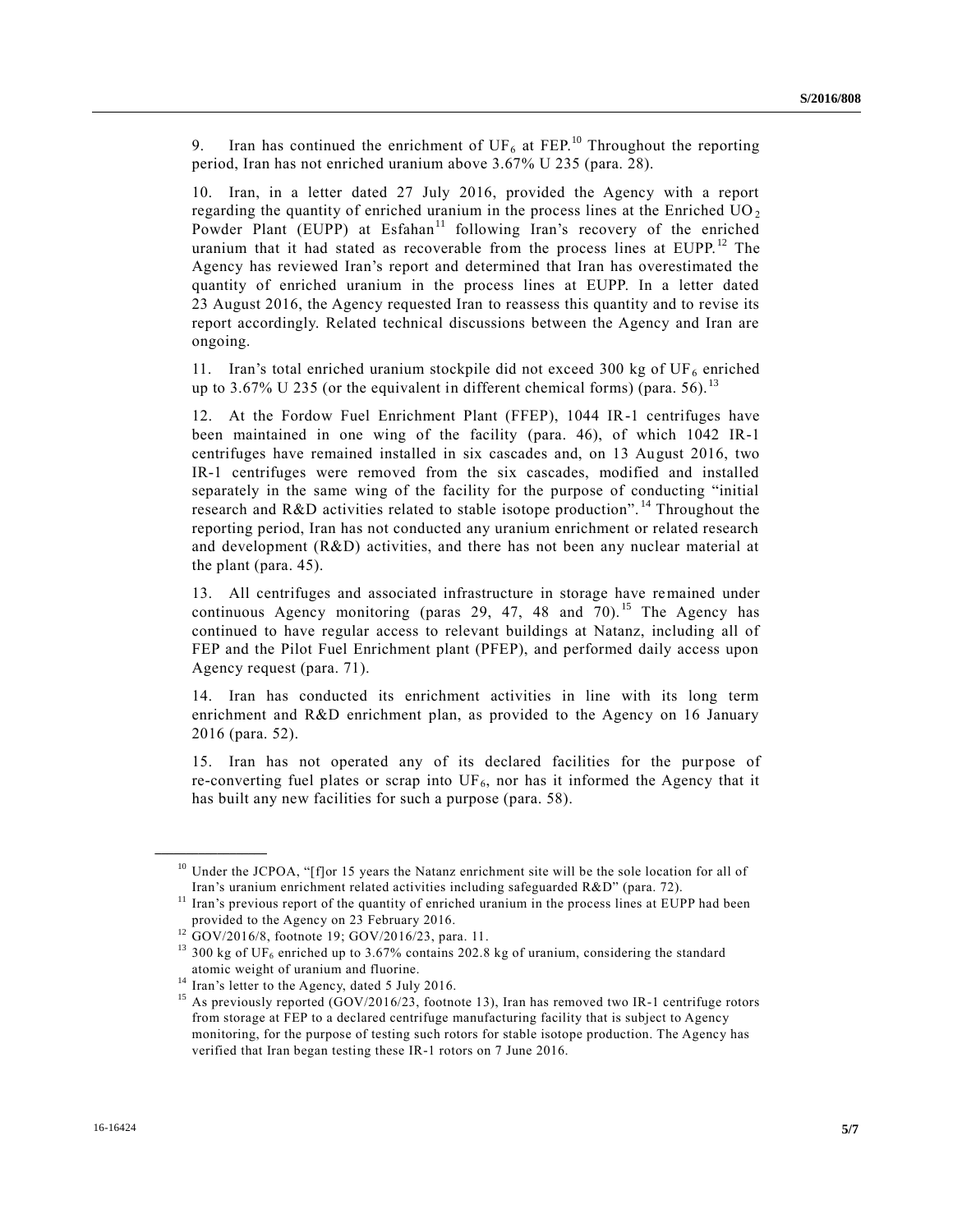## **C.3. Centrifuge Research & Development, Manufacturing and Inventory**

16. No enriched uranium has been accumulated through enrichment R&D activities, and Iran's enrichment R&D with and without uranium has been conducted using centrifuges within the limits defined in the JCPOA (paras. 32-42).

17. Iran has provided declarations to the Agency, subsequent to those reported in the Director General's previous report, <sup>16</sup> of Iran's production and inventory of centrifuge rotor tubes and bellows and permitted the Agency to verify the items in the inventory (para. 80.1). The Agency has conducted continuous monitoring, including through the use of containment and surveillance measures, and verified that the declared equipment has been used for the production of rotor tubes and bellows to manufacture centrifuges only for the activities specified in the JCPOA (para. 80.2). Iran has not produced any IR-1 centrifuges to replace those that have been damaged or failed (para. 62).

18. All declared rotor tubes, bellows and rotor assemblies have been under continuous monitoring by the Agency, including those rotor tubes and bellows manufactured since Implementation Day (para. 70). As previously reported, Iran informed the Agency on 2 May 2016 that it intended to resume the manufacture of rotor tubes.<sup>17</sup> The Agency has verified that Iran resumed such manufacturing on 26 June 2016. Related technical discussions between the Agency and Iran are ongoing.

## **D. Transparency Measures**

19. Iran has continued to permit the Agency to use on-line enrichment monitors and electronic seals which communicate their status within nuclear sites to Agency inspectors, and to facilitate the automated collection of Agency measurement recordings registered by installed measurement devices (para. 67.1). Iran has issued long-term visas to Agency inspectors designated for Iran as requested by the Agency and provided proper working space for the Agency at nuclear sites and facilitated the use of working space at locations near nuclear sites in Iran (para. 67.2). Iran has accepted additional Agency inspectors designated for Iran (para. 67.3).

20. Iran has continued to permit the Agency to monitor — through measures agreed with Iran, including containment and surveillance measures — all uranium ore concentrate (UOC) produced in Iran or obtained from any other source, and reported by Iran to the Agency. Iran also provided the Agency with all information necessary to enable the Agency to verify the production of UOC and the inventory of UOC produced in Iran or obtained from any other source (para. 69).

#### **E. Other Relevant Information**

21. Iran continues to provisionally apply the Additional Protocol to its Safeguards Agreement in accordance with Article 17(b) of the Additional Protocol, pending its

**\_\_\_\_\_\_\_\_\_\_\_\_\_\_\_\_\_\_**

<sup>16</sup> GOV/2016/23, para. 19.

<sup>17</sup> GOV/2016/23, para. 19.